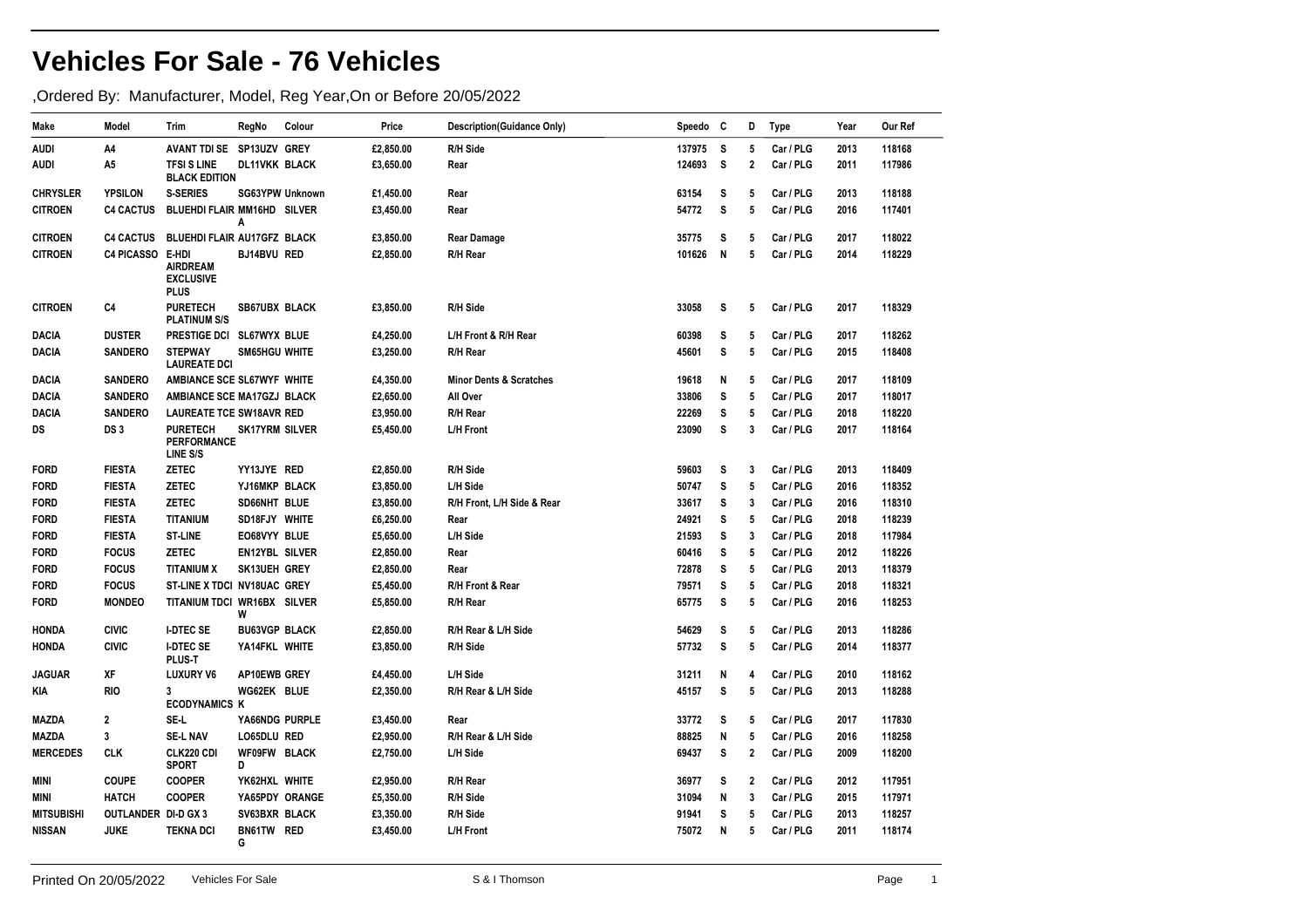| Make                      | Model                       | Trim                                                   | RegNo                 | Colour         | Price      | <b>Description(Guidance Only)</b>       | Speedo C |   | D | <b>Type</b> | Year | Our Ref   |
|---------------------------|-----------------------------|--------------------------------------------------------|-----------------------|----------------|------------|-----------------------------------------|----------|---|---|-------------|------|-----------|
| <b>NISSAN</b>             | <b>JUKE</b>                 | <b>TEKNA</b>                                           | DV62NKF BLUE          |                | £2,450.00  | L/H Side                                | 65866    | s | 5 | Car / PLG   | 2012 | 117539    |
| <b>NISSAN</b>             | <b>JUKE</b>                 | <b>TEKNA DCI</b>                                       | SH64AYW BLACK         |                | £3,250.00  | All Over                                | 89545    | s | 5 | Car / PLG   | 2014 | 118010    |
| <b>NISSAN</b>             | <b>JUKE</b>                 | <b>DCI N-TEC</b>                                       | VN14EFL BLACK         |                | £2,950.00  | R/H Side                                | 75143    | N | 5 | Car / PLG   | 2014 | 118238    |
| <b>NISSAN</b>             | <b>MICRA</b>                | <b>ACENTA</b>                                          | SO65CHL BLACK         |                | £2,350.00  | R/H Side                                | 60089    | N | 5 | Car / PLG   | 2015 | 118297    |
| NISSAN                    | <b>MICRA</b>                | <b>IG-T ACENTA</b><br><b>LIMITED</b><br><b>EDITION</b> |                       | YB69KFZ ORANGE | £6,850.00  | <b>Both Sides</b>                       | 6006     | s | 5 | Car / PLG   | 2019 | 118192    |
| <b>PEUGEOT</b>            | 2008                        | <b>HDI ACTIVE</b>                                      | AJ63DKK GREY          |                | £2,250.00  | L/H Front & Rear                        | 93617    | s | 5 | Car / PLG   | 2014 | 118152    |
| <b>PEUGEOT</b>            | 2008                        | <b>BLUE HDI S/S</b><br><b>ALLURE</b>                   | YB65AKZ BLACK         |                | £3,650.00  | Rear                                    |          | s | 5 | Car / PLG   | 2015 | 118245    |
| <b>RENAULT</b>            | <b>CAPTUR</b>               | <b>DYNAMIQUE</b><br><b>NAV TCE</b>                     | <b>SB66RDO SILVER</b> |                | £4,850.00  | Rear                                    | 41491    | s | 5 | Car / PLG   | 2016 | 118281    |
| <b>RENAULT</b>            | <b>CAPTUR</b>               | <b>DYNAMIQUE</b><br><b>NAV DCI</b>                     | <b>EK66NKO BLUE</b>   |                | £4.950.00  | R/H Rear                                | 47153    | s | 5 | Car / PLG   | 2016 | 118230    |
| <b>RENAULT</b>            | <b>CLIO</b>                 | <b>DYNAMIQUE</b><br><b>MEDIANAV</b>                    | DF63EYY RED           |                | £3,250.00  | L/H Front                               | 37229    | N | 5 | Car / PLG   | 2013 | 118414    |
| RENAULT                   | CLIO                        | <b>DYNAMIQUE</b><br><b>MEDIANAV</b>                    | SJ14YDG GREY          |                | £2,850.00  | Front & Rear                            | 33704    | s | 5 | Car / PLG   | 2014 | 118419    |
| RENAULT                   | CLIO                        | <b>DYNAMIQUE</b><br><b>NAV TCE</b>                     | SH65VOD SILVER        |                | £3,350.00  | R/H Rear                                | 43405    | s | 5 | Car / PLG   | 2015 | 118355    |
| <b>ROLLS ROYCE SILVER</b> | <b>SPIRIT</b>               | V8                                                     | D785YSA BLUE          |                | £12,250.00 | <b>Previous Category N</b>              | 38996    | N | 4 | Car / PLG   | 1987 | 117365    |
| SEAT                      | ATECA                       | TSI ECOMOTIVE NL66RZT WHITE<br>SE                      |                       |                | £6,750.00  | R/H Side                                | 48425    | s | 5 | Car / PLG   | 2016 | 118384    |
| <b>SEAT</b>               | МII                         | <b>I-TECH</b>                                          | SA16PSZ RED           |                | £3,450.00  | <b>R/H Front</b>                        | 12282    | s | 3 | Car / PLG   | 2016 | 118376    |
| SEAT                      | МII                         | <b>DESIGN</b>                                          | YP67UFL WHITE         |                | £2,850.00  | R/H Rear                                | 29439    | s | 3 | Car / PLG   | 2017 | 118264    |
| SUZUKI                    | <b>CELERIO</b>              | SZ <sub>2</sub>                                        | YH66NWL RED           |                | £2,350.00  | Rear                                    | 29558    | s | 5 | Car / PLG   | 2016 | 118390    |
| <b>SUZUKI</b>             | <b>IGNIS</b>                | SZ-T DUALJET YK70KKZ RED<br><b>SHVS</b>                |                       |                | £4,650.00  | Front & Rear                            | 4140     | s | 5 | Car / PLG   | 2020 | 117762    |
| SUZUKI                    | <b>SWIFT</b>                | SZ <sub>2</sub>                                        | KY66JPV RED           |                | £2,650.00  | R/H Side & Rear                         | 23310    | s | 5 | Car / PLG   | 2016 | 118272    |
| SUZUKI                    | <b>SWIFT</b>                | <b>ATTITUDE</b><br><b>DUALJET</b>                      | YF69FLB BLACK         |                | £5,250.00  | Rear                                    | 7050     | s | 5 | Car / PLG   | 2019 | 118180    |
| VAUXHALL                  | <b>ADAM</b>                 | <b>GLAM</b>                                            | SN65SNX BLACK         |                | £3,350.00  | R/H Side                                | 46718    | N | 3 | Car / PLG   | 2015 | 118283    |
| VAUXHALL                  | <b>ADAM</b>                 | <b>ROCKS AIR</b>                                       | <b>SG18UNR WHITE</b>  |                | £5,150.00  | Rear                                    | 11769    | s | 3 | Car / PLG   | 2018 | 118383    |
| VAUXHALL                  | <b>ASTRA</b>                | GTC SPORT S/S SV12UDJ RED                              |                       |                | £2,850.00  | Light L/H Front                         | 62530    | N | 3 | Car / PLG   | 2012 | 118361    |
| VAUXHALL                  | <b>ASTRA</b>                | <b>SRI NAV</b>                                         | MH65FAK BLUE          |                | £4,650.00  | Rear                                    | 52101    | s | 5 | Car / PLG   | 2015 | 118138    |
| VAUXHALL                  | <b>ASTRA</b>                | <b>SRI VX-LINE</b><br><b>NAV</b>                       | <b>SB19YMC BLACK</b>  |                | £5,750.00  | L/H Side                                | 20743    | s | 5 | Car / PLG   | 2019 | 118066    |
| VAUXHALL                  | <b>ASTRA</b>                | <b>SRI VX LINE</b><br><b>NAV</b>                       | VK20UGC BLACK         |                | £8,250.00  | R/H Side                                | 14836    | s | 5 | Car / PLG   | 2020 | 118241    |
| VAUXHALL                  | <b>CORSA</b>                | <b>CDTIS/S</b>                                         | SA63WX WHITE<br>M     |                | £2,850.00  | No Accident Damage. Mot until 04/04/23. | 76001    | U |   | Car / PLG   | 2013 | ELV101975 |
| VAUXHALL                  | <b>CORSA</b>                | SE                                                     | <b>VU64UKJ GREY</b>   |                | £2,850.00  | L/H Side                                | 31712    | s | 5 | Car / PLG   | 2014 | 118139    |
| VAUXHALL                  | <b>CORSA</b>                | <b>LIMITED</b><br><b>EDITION</b>                       | KP15ZST BLACK         |                | £3,250.00  | Rear                                    | 35637    | s | 3 | Car / PLG   | 2015 | 118035    |
| VAUXHALL                  | <b>CORSA</b>                | <b>SE ECOFLEX</b>                                      | <b>PK65VWC GREEN</b>  |                | £2,950.00  | R/H Rear & Both Sides                   | 38064    | s | 3 | Car / PLG   | 2015 | 118269    |
| VAUXHALL                  | <b>CORSA</b>                | <b>LIMITED</b><br><b>EDITION</b>                       | ND66VSZ BLACK         |                | £3,850.00  | <b>Both Sides</b>                       | 45074    | s | 3 | Car / PLG   | 2016 | 118271    |
| VAUXHALL                  | <b>CORSA</b>                | <b>ENERGY AC</b><br><b>ECOFLEX</b>                     | NL66XCD BLUE          |                | £4,250.00  | <b>Light Front</b>                      | 58792    | N | 5 | Car / PLG   | 2016 | 118267    |
| VAUXHALL                  | <b>CORSA</b>                | <b>SENAV</b>                                           | <b>DM19VVE SILVER</b> |                | £4,350.00  | L/H Side                                | 11124    | s | 5 | Car / PLG   | 2019 | 118398    |
| VAUXHALL                  | <b>CORSA</b>                | SE                                                     |                       | SD70RXA ORANGE | £7,850.00  | L/H Side & Rear                         | 6594     | s | 5 | Car / PLG   | 2020 | 118261    |
| VAUXHALL                  | <b>CROSSLAND ELITE</b><br>x |                                                        |                       | SA18NLF ORANGE | £4,950.00  | L/H Side                                | 38402    | s | 5 | Car / PLG   | 2018 | 118400    |